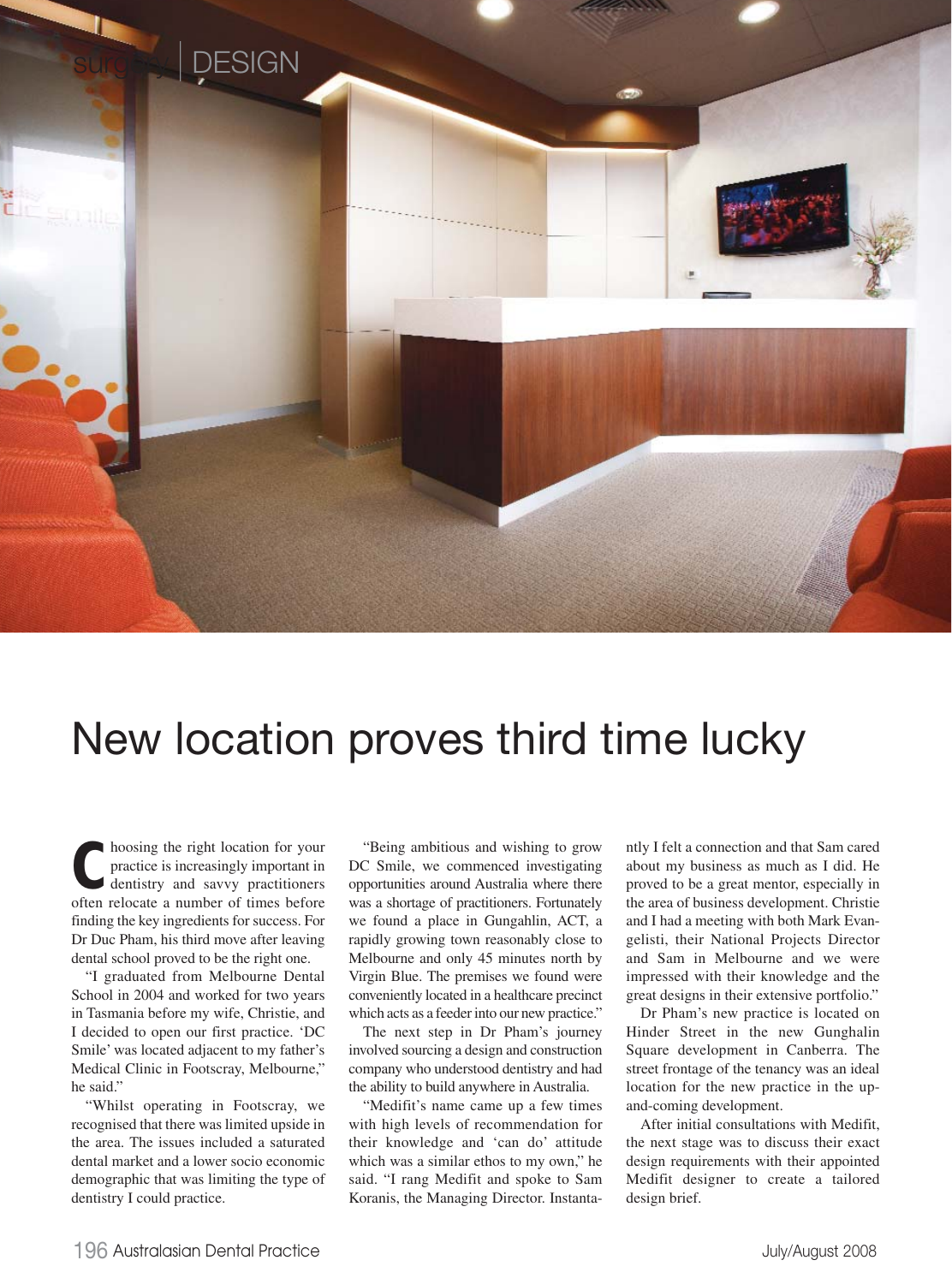



The general design philosophy was to create an understated opulent hotel lobby-style interior that would give patients a feeling of comfort and specialised service.

Dr Pham specified two treatment rooms with space for a third in the future; a sterilisation room; consult room; practice manager's office; reception and waiting areas; disabled toilet; staff kitchen; and an OPG room.

Upon entry, clients are greeted by a friendly staff member at the spe-

cially designed timber veneer Corian reception desk. The reception/waiting area plays on a combination of soft finishes and rich earthy colours to create a feeling of opulence. A sheer, shimmering fabric extends along the length of one wall which draws attention to a glass and timber-framed screen displaying the DC Smile logo.

Feature panelling in a gold lustre behind the reception counter contrasts with the lightly coloured and textured wallpaper and the darkly painted ceiling. Together, these elements work well to absorb the abundance of natural light and provide a point of visual interest to passers by.

Ceiling detail is provided with an illuminated bulkhead that floods a gentle wash of light onto the gold lustre panelling and glass framed screen. This bulkhead continues into the corridor to create a warm lighting effect.

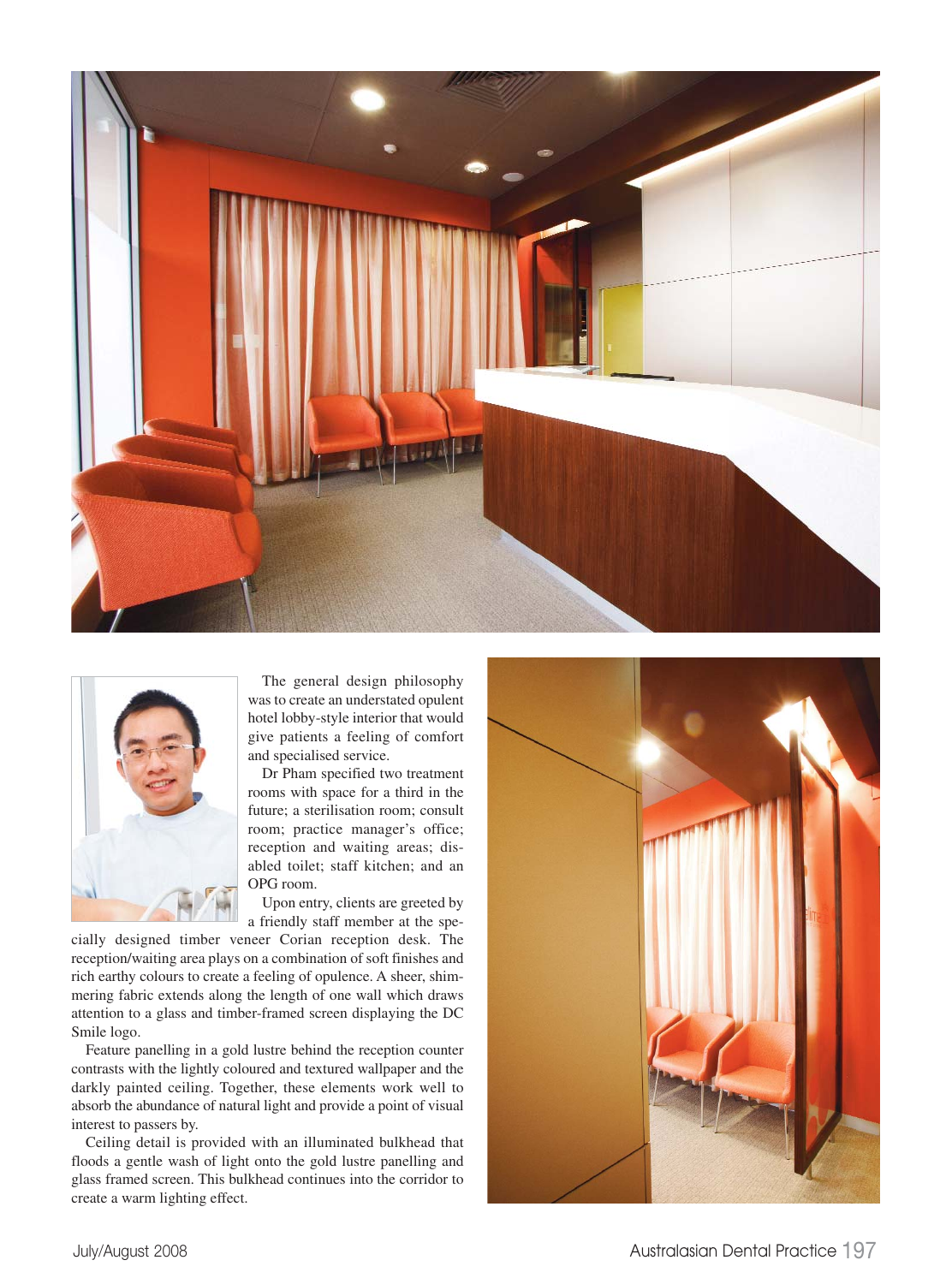



Beyond reception is the central corridor with the gold panelling from the reception area continuing to wrap around, terminating at the refresh area. Here, a deep brown painted wall and gold framed mirror sits above a floating bench top and white minimalistic basin.

Staff amenities include a functional kitchen. The staff area is located at the rear of the practice to allow staff to feel as though they are away from work and it can be closed off for privacy. The disabled and staff toilet already existed in the tenancy and while

not ideally positioned, Dr Pham decided to retain them rather than go to the expense of relocation.

The treatment rooms are a comfortable size, with a neutral coloured palette, accentuated with timber-look cabinets which in turn helps to create a classic and comfortable feel for both the patients and staff.

"As part of our design brief, we requested a hotel lobby feel to be created and this was achieved," Dr Pham said. "The 3D images Medifit initially produced allowed us to make quick decisions